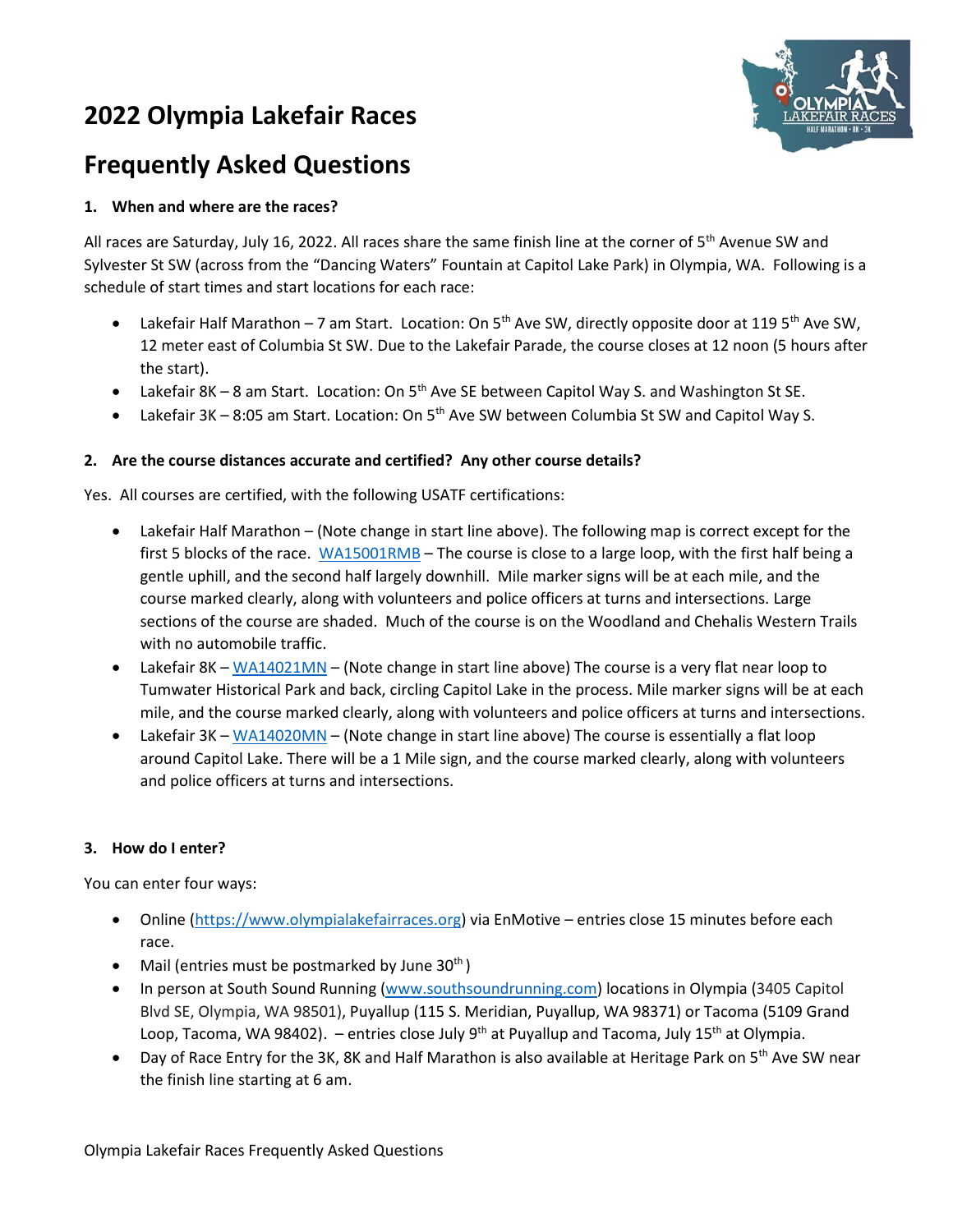

#### **4. Where do I pick up my number and race packet?**

- Race packets and numbers for all races will be available Friday, July 15<sup>th</sup> from 11 am to 6 pm at South Sound Running at 3405 Capitol Blvd, Tumwater, WA
- Race packets and numbers for all races can also be picked up at Heritage Park near the Finish line the morning of the race starting at 6 am.

#### **5. Are there Aid Stations and Sanicans on the courses?**

- Aid stations are located approximately every two miles for the Lakefair Half Marathon.
- Sanicans are located adjacent to most of the Lakefair Half Marathon Aid Stations.
- There is one Aid Station that runners pass by twice on the Lakefair 8K.
- All aid stations have water and Nuun sports drink provided, and are staffed by enthusiastic local high school cross country and track team members and community volunteer organizations.

#### **6. What are the Entry Fees?**

Below is a table with the schedule of entry fees. For the 3K, kids 14 & under are free without a T-shirt. Online entries have a service charge added by EnMotive.

Active Military members receive a \$5 discount. Discounts are also available for Groups of ten members or more. More details are available in the "Registration" section at [www.olympialakefairraces.org](http://www.olympialakefairraces.org/) website.

| <b>EVENT</b> (Please Circle all that | <b>Early Bird</b> | <b>REGULAR</b>       | <b>LATE</b>         | <b>DAY of RACE</b> |
|--------------------------------------|-------------------|----------------------|---------------------|--------------------|
| apply and write Total Amount)        | (Before           | $(4/15 - 6/30/2022)$ | $(7/1 - 7/15/2022)$ | 7/16/2022          |
|                                      | 4/15/2022         |                      |                     |                    |
| Kids (14 $\&$ under) 3 $km - E$ ntry | \$15              | \$15                 | \$15                | \$15               |
| & Shirt                              | (Free w/o Shirt)  | (Free w/o Shirt)     | (Free w/o Shirt)    | (Free w/o Shirt)   |
| $3 km - Entry & Shirt$               | \$40              | \$45                 | \$50                | \$55               |
| $8 \text{ km}$ – Entry & Shirt       | \$40              | \$45                 | \$50                | \$55               |
| 1/2 Marathon - Entry & Shirt         | \$70              | \$80                 | \$90                | \$100              |
| All Races - Active Military          | -\$5              | $-$ \$5              | -\$5                | -\$5               |
| Discount                             |                   |                      |                     |                    |
| All Races - No Shirt Discount        | $-510$            | $-510$               | $- $10$             | $- $10$            |
| <b>Total Amount:</b>                 |                   |                      |                     |                    |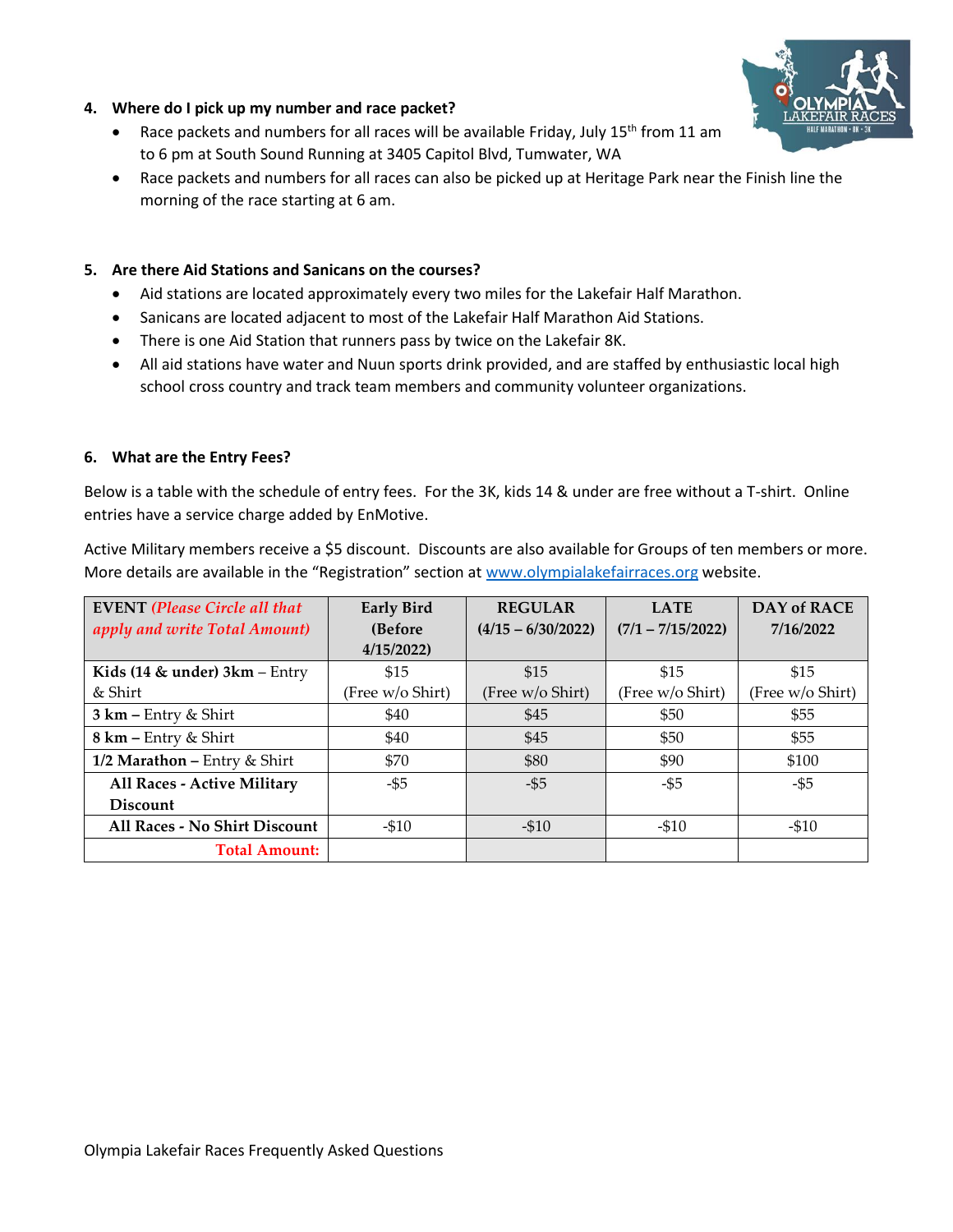

#### **7. Where does the money go?**

The Olympia Lakefair Races are co-sponsored by the Lake Run Organization 501(c)(3) and the Olympia Downtown Rotary Club (non-profit). Profits support local high school running programs, Washington State Cross Country Coaches Association Scholarship Fund, and Olympia Rotary Club Foundation Scholarship Fund and Community Grant Fund. There is a long term goal to support a statue or other display at Marathon Park to more prominently commemorate the first United States Olympic Marathon Trials Race held in 1984, and ending near Marathon Park. The Trials race was likely the biggest sporting event ever to occur in the Olympia area.

## **8. What are the Lodging Options?**

There are several hotels near the combined Finish Line in downtown Olympia, as well as along the Trials Legacy Marathon course. A searchable hotel finder for Olympia, Lacey and Tumwater hotels can be found at [https://www.experienceolympia.com.](https://www.experienceolympia.com/hotels/hotels/) The annual Capital Lakefair Festival is scheduled for 2022, so book lodging early!

#### **9. Is there anything else going on in Olympia?**

The annual multi-day Capital Lakefair Festival is scheduled for July 13-17, 2022. The festival has a parade after the races, sporting events, carnival, fireworks and much more for the family to enjoy. Find more information at [Capital Lakefair Olympia](https://www.lakefair.org/?msclkid=fa07f519ac8211ecb3aa97403cbac90c) (www.lakefair.org)

#### **10. What about timing and results?**

EnMotive will be providing chip timing and results for all the races. Pin your number on the front of your shirt. Results will be posted after each race in Heritage Park, as well as online at [www.olympialakefairraces.org](https://cascadeenergyinc-my.sharepoint.com/personal/bob_brennand_energysmartindustrial_com/Documents/User%20Profile/Documents/aaBob%20-%20old%20PC/Run%20Meas/OLR%202019/Website/www.olympialakefairraces.org) and [www.EnMotive.com.](https://cascadeenergyinc-my.sharepoint.com/personal/bob_brennand_energysmartindustrial_com/Documents/User%20Profile/Documents/aaBob%20-%20old%20PC/Running%20Measurement/OLR%202018/www.racewire.com)

## **11. Are strollers or dogs allowed on the course?**

Unfortunately not. Much of the half marathon course is on a bike path that remains open to the public during the race, and the other courses have large portions on sidewalks or bike lanes that are not wide. In addition, our insurance doesn't cover strollers or pets.

#### **12. Is there a time limit for the courses?**

Not officially, but our permit to close some of the downtown streets and have police assistance ends at 11:00 am, which gives half marathoners 4 hours to complete the course. Runners can still finish after 11:00 am, but there won't be course marshals or police support, and they will have to follow traffic lights. If you think you are going to take longer than 4 hours, contact us online at [www.olympialakefairraces.org](https://cascadeenergyinc-my.sharepoint.com/personal/bob_brennand_energysmartindustrial_com/Documents/User%20Profile/Documents/aaBob%20-%20old%20PC/Run%20Meas/OLR%202019/Website/www.olympialakefairraces.org) in the "Contact" section, and we may arrange an early start.

Olympia Lakefair Races Frequently Asked Questions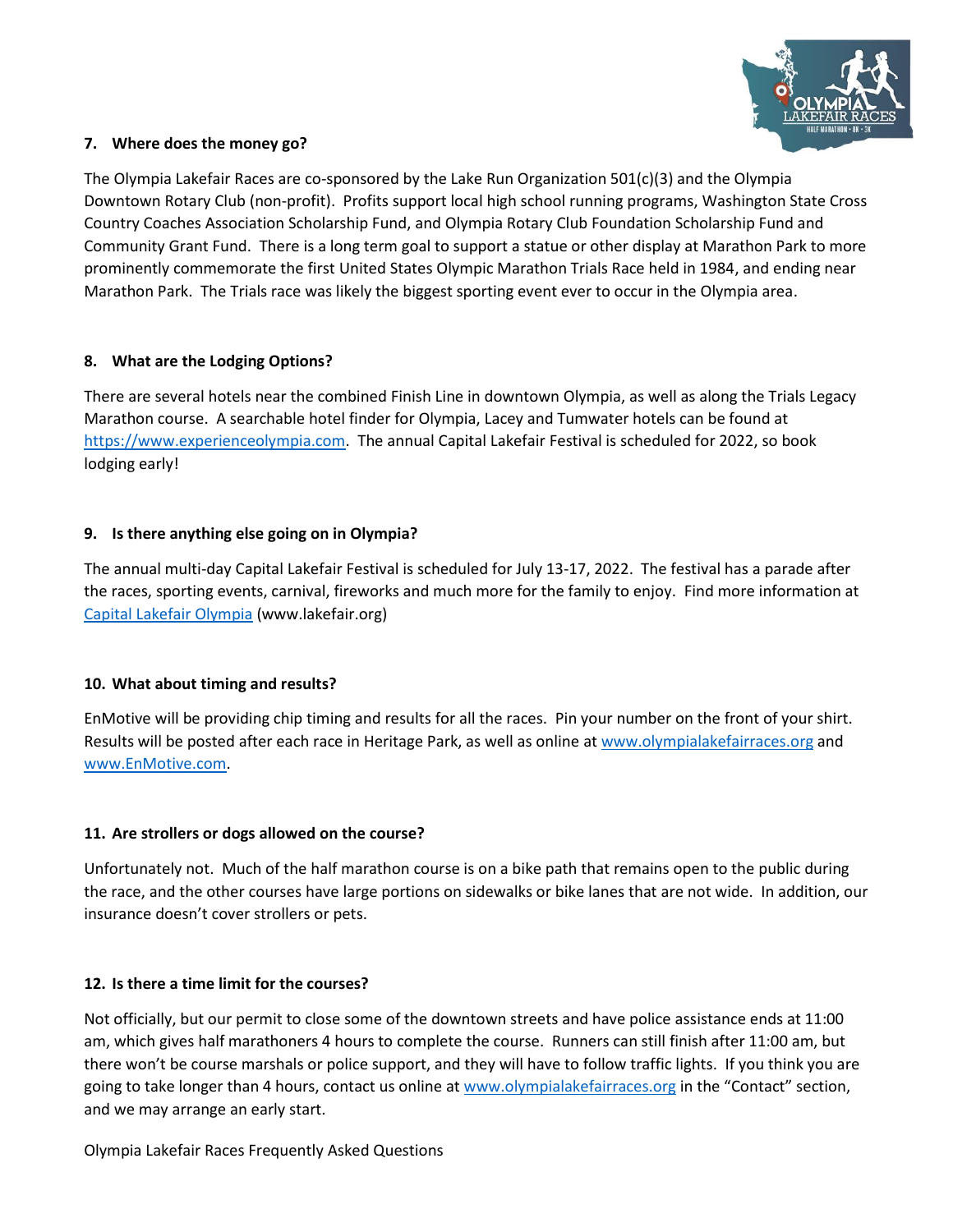

#### **13. Are there awards, swag and any random awards?**

- Awards are given to the overall male and female winner, disabled, wheelchair, masters (40+) and super masters (50+) male and female, for each race. Overall, masters and super masters winners will not also be eligible for age group awards listed below. Overall winners will be decided by Gun Time, all other winners will be determined by Chip Time. Award winners will not be eligible for multiple awards, and will be "bumped up" to a higher overall division if necessary (ie if a 45 year old wins the overall race, they would be awarded the Overall Winner Award, and the next person 40 or over would win the Masters award).
- Awards will also be given in the following categories:
	- o 3K Race 5 & Under, 6-8, 9-11, 12-14, 15-19, 20-24, 25-29, 30-34, 35-39, 40-44, 45-49, 50-54, 55-59, 60-64, 65-69, 70+
	- o 8K Race 14 & Under, 15-19, 20-24, 25-29, 30-34, 35-39, 40-44, 45-49, 50-54, 55-59, 60-64, 65- 69, 70-74, 70+
	- o Half Marathon 19 & Under, 20-24, 25-29, 30-34, 35-39, 40-44, 45-49, 50-54, 55-59, 60-64, 65- 69, 70+
- Half Marathon Finishers will be presented with Finisher Medals at the Finish Line.
- Various prizes and food will be randomly chosen from all entrants (must be present to win) at the awards ceremony after the races.
- Awards will be given out according to the following schedule in Heritage Park adjacent to the Finish Line.
	- o 3K Race Awards Ceremony scheduled for **9:10 am**
	- o 8K Race Awards Ceremony scheduled for **9:30 am**
	- o Half Marathon Awards Ceremony scheduled for **9:50 am**
	- o Awards can also be picked up later at South Sound Running Olympia (3405 Capitol Blvd SE, Olympia, WA 98501). Unclaimed awards will NOT be mailed.

## **14. Will there be race photographs?**

Yes, and they'll be FREE! **For the third year, as part of the Olympia Lakefair Races,** EnMotive will be staging photographers on the course and at the finish line, taking action photos, as well as post-race photos. These photos will be posted online, organized by race number, and are free to download and share, print, or paste as you see fit.

## **15. Is there any food and drinks after the race?**

Various free snacks and food are available at the finish line, including water, sports drink, watermelon, apples, granola bars, and snacks. Well 80 is the hospitality of the Olympia Lakefair Races, and has great lunch food following the races. There are also numerous Olympia downtown restaurants within blocks of the finish line for a complete meal.

#### **16. Where do I park?**

• There is typically ample parking in downtown Olympia early Saturday morning, and parking is Free on Saturday and Sunday unless otherwise noted. There are also some private pay lots in downtown

Olympia Lakefair Races Frequently Asked Questions